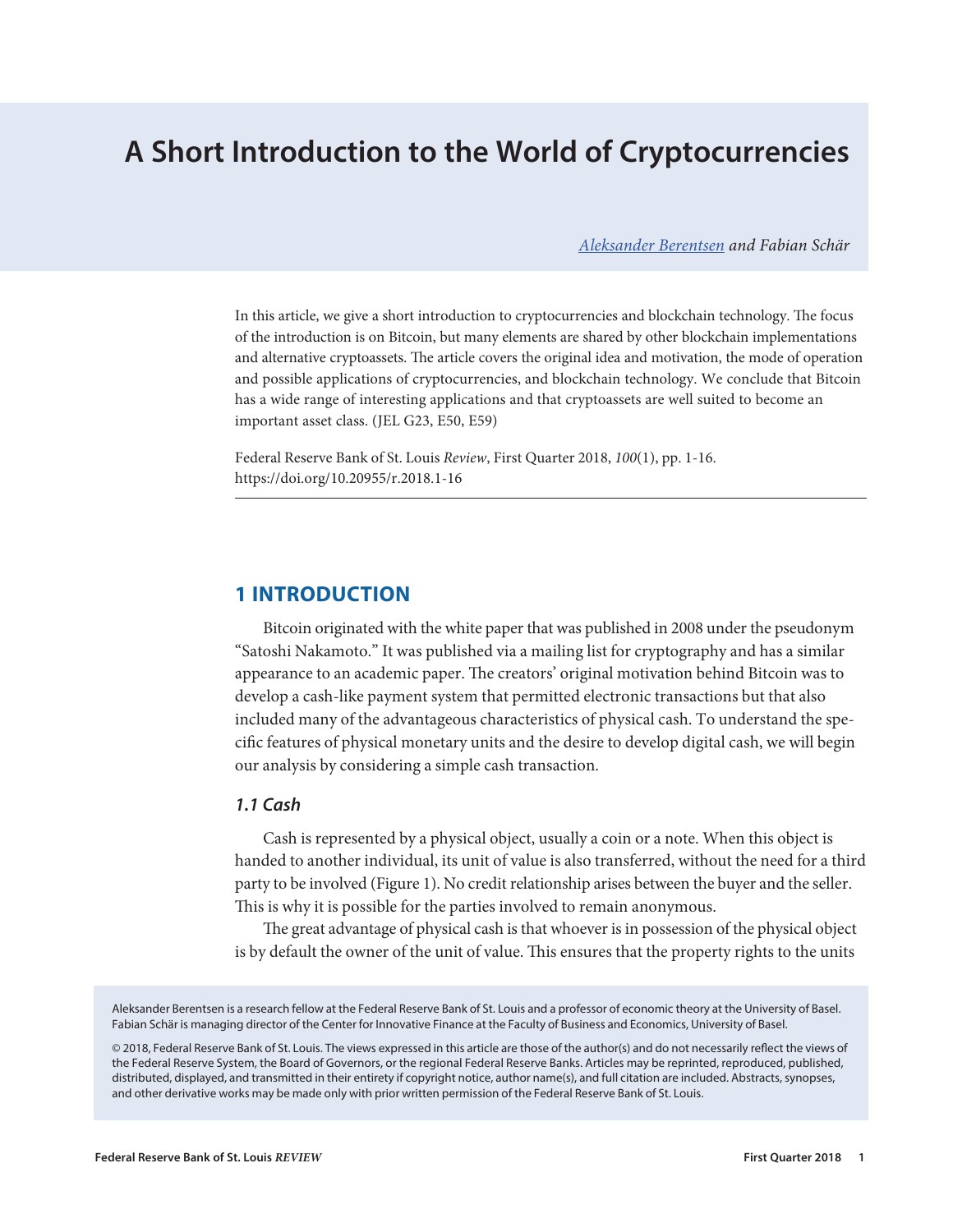<span id="page-1-0"></span>

of value circulating in the economy are always clearly established, without a central authority needing to keep accounts. Furthermore, any agent can participate in a cash payment system; nobody can be excluded. There is a permissionless access to it. Cash, however, also has disadvantages. Buyers and sellers have to be physically present at the same location in order to trade, which in many situations makes its use impracticable.

# *1.2 Digital Cash*

An ideal payment system would be one in which monetary value could be transferred electronically via cash data files (Figure 2). Such cash data files retain the advantages of physical cash but would be able to circulate freely on electronic networks.[1](#page-14-0) A data file of this type could be sent via email or social media channels.

A specific feature of electronic data is that it can be copied any number of times at negligible cost. This feature is highly undesirable for money. If cash data files can be copied and the duplicates used as currency, they cannot serve as a payment instrument. This problem is termed the "double spending problem."

### *1.3 Electronic Payment Systems*

To counteract the problem of double spending, classical electronic payment systems are based on a central authority that verifies the legitimacy of the payments and keeps track of the current state of ownership. In such systems, a central authority (usually a bank) manages the accounts of buyers and sellers. The buyer initiates a payment by submitting an order. The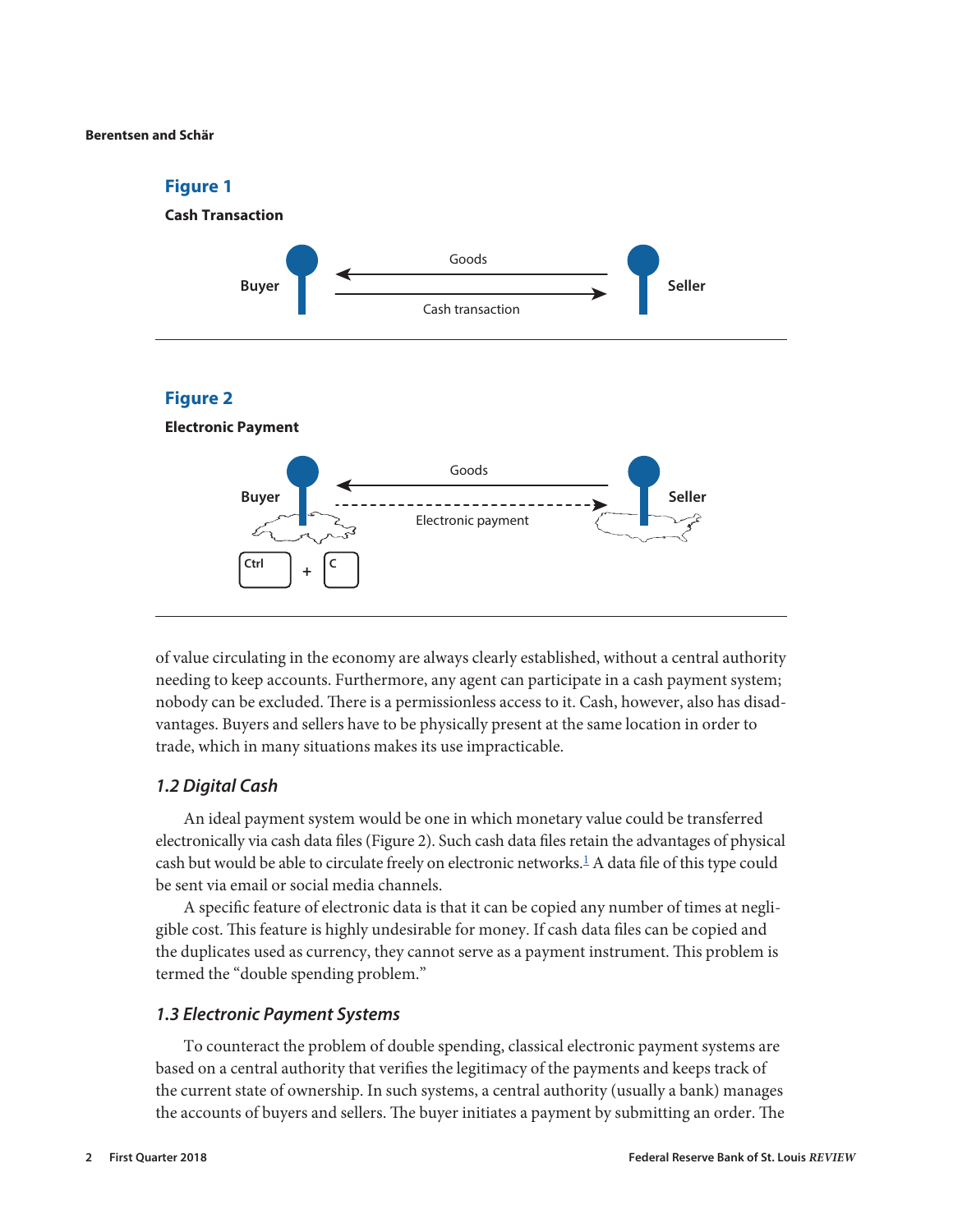### <span id="page-2-0"></span>**Figure 3**

#### **Payment System with a Central Authority**



central authority then ensures that the buyer has the necessary funds and adjusts the accounts accordingly (Figure 3).

Centralized payment systems solve the double spending problem, but they require trust. Agents must trust that the central authority does not misuse the delegated power and that it maintains the books correctly in any state of the world—that is, that the banker is not running away with the money. Furthermore, centralized systems are vulnerable to hacker attacks, technical failures, and malicious governments that can easily interfere and confiscate funds.

### *1.4 Stone Money of Yap*

The key feature of the Bitcoin system is the absence of a centrally managed ledger. There is no central authority with an exclusive right to keep accounts. In order to understand how this is possible, we will first discuss a historical payment system that has certain similarities with the Bitcoin system.

On Yap Island, large millstone-like stones were used as a medium of exchange.<sup>2</sup> The stones were quarried almost 280 miles away on the island of Palau and brought to Yap by small boats. Every inhabitant could bring new stone money units into the system. The money creation costs, in the form of labor effort and equipment such as boats, protected the economy from inflation.

Instead of having to laboriously move the stones, which are up to 13 feet in diameter, with every transaction from a buyer's front yard to a seller's front yard, the ownership rights were transferred *virtually*. A stone remained at its original location, and the unit of value could be detached from it and circulated irrespective of the stone's whereabouts. It was sufficient that all the inhabitants knew who the owner of every stone was. The separation between the unit of value and the stone went so far that even the unit of value for stones that were lost at sea remained in circulation. The stone money of Yap can therefore be described as a quasivirtual currency, as each unit of value was only loosely linked to a physical object.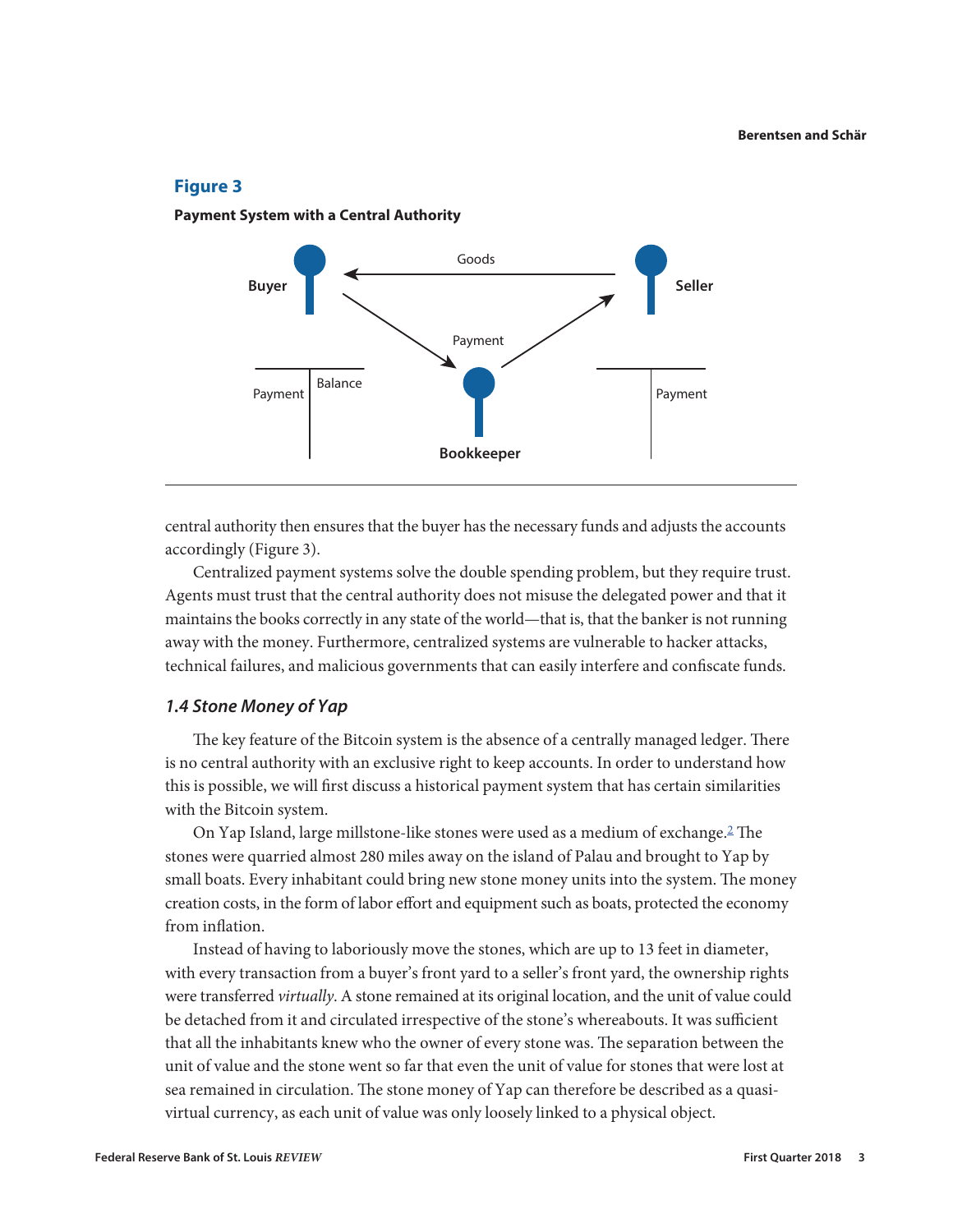### **Figure 4**

**Payment System with a Distributed Ledger**



The Yap system was based on a distributed ledger, in which every inhabitant would keep track of a stone's ownership. When a buyer made a purchase, this person told his or her neighbors that the stone now belonged to the seller. The neighbors then spread the news until finally all of the island's inhabitants had been informed about the change in ownership (Figure 4). Through this communication, every islander had a precise idea of which unit of value belonged to which person at any point in time.

In its essential features, the Yap payment system is very similar to the Bitcoin system. A major difference is that in the Yap system false reports could not be immediately identified, so conflicts regarding the current state of the implicit ledger would have to be argued and settled by the group. The Yap system therefore was restricted to a group of manageable size with close relationships, in which misconduct could be punished by the group. In contrast, the Bitcoin system is designed to function in a network where no participant can trust any other participant. This feature is necessary because it is a permissionless payment system in which participants can remain anonymous through the use of pseudonyms.

# *1.5 Bitcoin and the Bitcoin Blockchain*

Bitcoin is a virtual monetary unit and therefore has no physical representation. A Bitcoin unit is divisible and can be divided into 100 million "Satoshis," the smallest fraction of a Bitcoin. The Bitcoin Blockchain is a data file that carries the records of all past Bitcoin transactions, including the creation of new Bitcoin units. It is often referred to as the ledger of the Bitcoin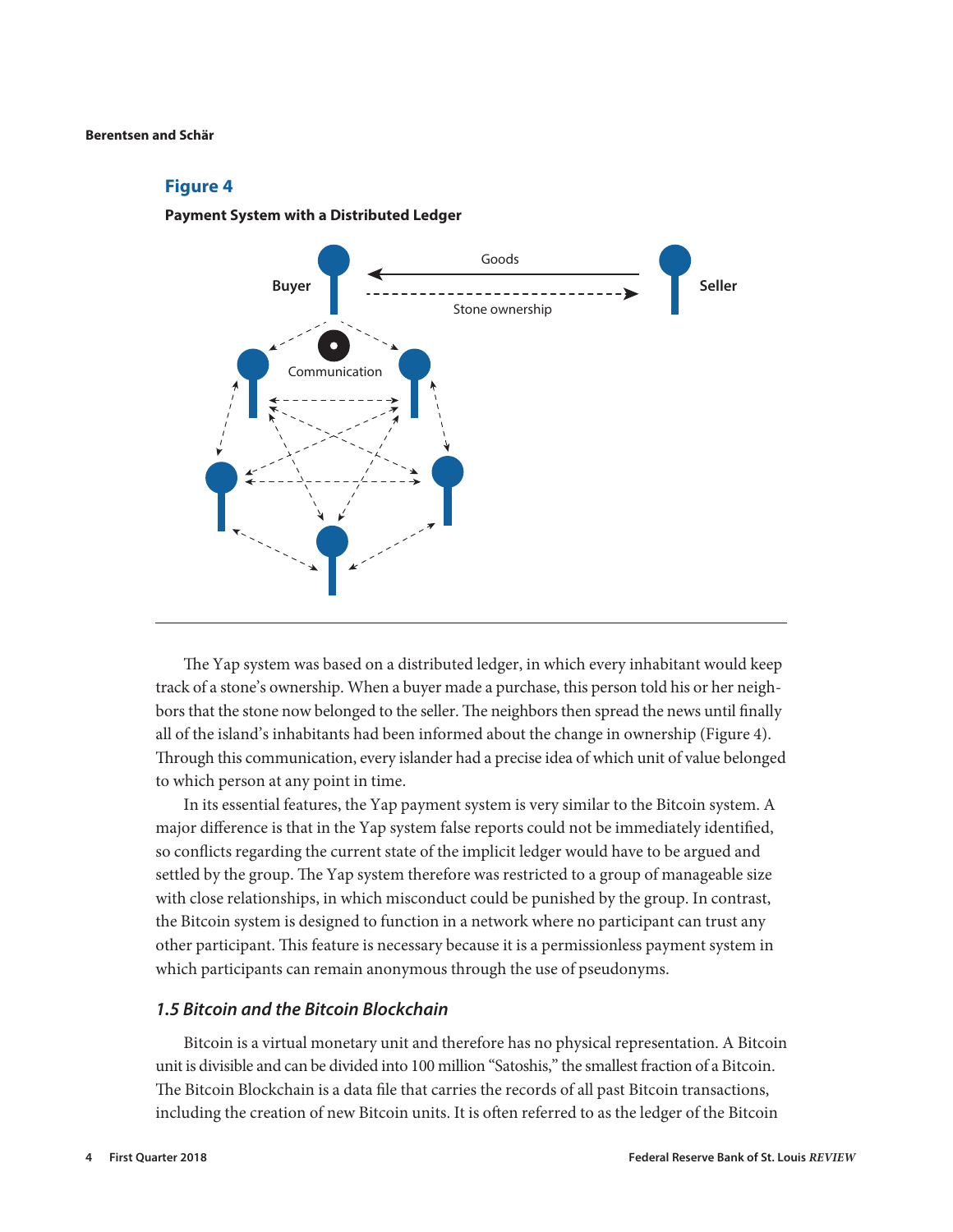<span id="page-4-0"></span>system. The Bitcoin Blockchain consists of a sequence of blocks where each block builds on its predecessors and contains information about new Bitcoin transactions. The average time between Bitcoin blocks is 10 minutes. The first block, block #0, was created in 2009; and, at the time of this writing, block #494600 was appended as the most recent block to the chain. Because everyone can download and read the Bitcoin Blockchain, it is a public record, a ledger that contains Bitcoin ownership information for any point in time.

The word "ledger" has to be qualified here. There is no single instance of the Bitcoin Blockchain. Instead, every participant is free to manage his or her own copy of the ledger. As it was with the stone money, there is no central authority with an exclusive right to keep accounts. Instead, there is a predefined set of rules and the opportunity for individuals to monitor that other participants adhere to the rules. The notion of "public record of ownership" also has to be qualified because the owners of Bitcoin units usually remain anonymous through the use of pseudonyms.

To use the Bitcoin system, an agent downloads a Bitcoin wallet. A Bitcoin wallet is soft-ware that allows the receiving, storing, and sending of (fractions of) Bitcoin units.<sup>[3](#page-14-0)</sup> The next step is to exchange fiat currencies, such as the U.S. dollar, for Bitcoin units. The most common way is to open an account at one of the many Bitcoin exchanges and to transfer fiat currency to it. The account holder can then use these funds to buy Bitcoin units or one of the many other cryptoassets on the exchange. Due to the widespread adoption of Bitcoin, the pricing on large exchanges is very competitive with relatively small bid-ask spreads. Most exchanges provide order books and many other financial tools that make the trading process transparent.

A Bitcoin transaction works in a way that is similar to a transaction in the Yap payment system. A buyer broadcasts to the network that a seller's Bitcoin address is the new owner of a specific Bitcoin unit. This information is distributed on the network until all nodes are informed about the ownership transfer. We will examine some technical details of this step in Section 2.

For a virtual currency to function, it is crucial to establish at every point in time how many monetary units exist, as well as how many new units have been created. There must also be a consensus mechanism that ensures that all participants agree about the ownership rights to the virtual currency units. In small communities, as with the Yap islanders, everyone knows everyone else. The participants care about their reputation, and conflicts can be disputed directly. In contrast, within the Bitcoin system the number of participants is substantially larger, and network participants can remain anonymous. Consequently, reputation effects cannot be expected to have a significant positive impact, and coordination becomes very difficult. Instead, there is a consensus mechanism that allows the Bitcoin system to reach an agreement. This consensus mechanism is the core innovation of the Bitcoin system and allows consensus to be reached on a larger scale and in the absence of any personal relations.

### *1.6 Bitcoin Mining*

To understand the consensus mechanism of the Bitcoin system, we first have to discuss the role of a miner. A miner collects pending Bitcoin transactions, verifies their legitimacy, and assembles them into what is known as a "block candidate." The goal is to earn newly cre-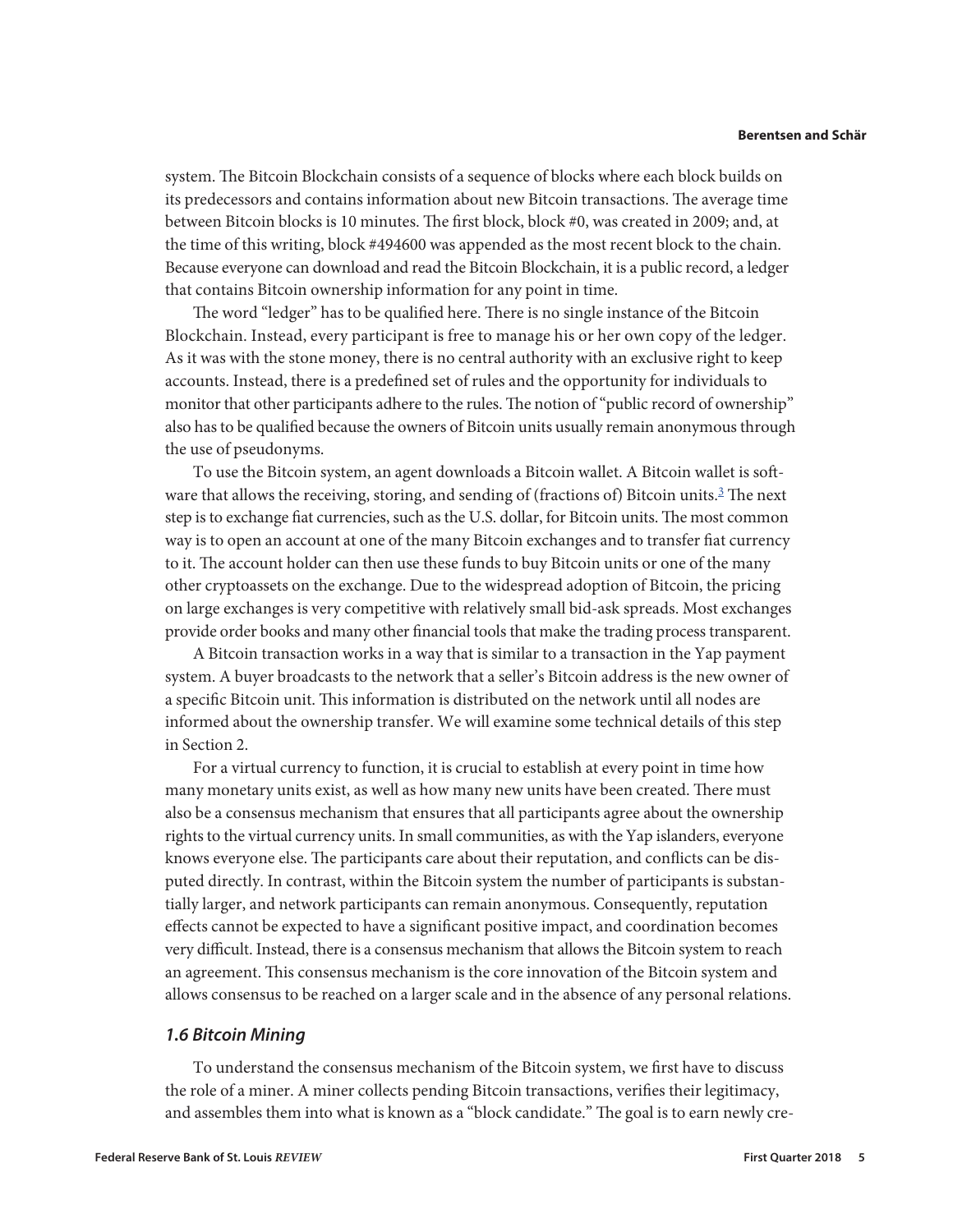ated Bitcoin units through this activity. The miner can succeed in doing this if he or she can convince all other network participants to add his or her block candidate to their copies of the Bitcoin Blockchain.

Bitcoin mining is permissionless. Anyone can become a miner by downloading the respective software and the most recent copy of the Bitcoin Blockchain. In practice, however, there are a few large miners that produce most of the new generally accepted blocks. The reason is that competition has become fierce and only large mining farms with highly specialized hardware and access to cheap electricity can still make a profit from mining.

For a block candidate to be generally accepted, it must fulfill a specific set of predefined criteria. For instance, all included transactions must be legitimate. Another important criterion is the so-called "fingerprint" of the block candidate. A miner obtains this fingerprint by computing the block candidate's hash value using the hash function dSHA256.

For example, we will look at the hash value for the text, "Federal Reserve Bank of Saint Louis." The fingerprint of this text, which was calculated using the hash function dSHA256, is

72641707ba7c9be334f111ef5238f4a0b355481796fdddfdaac4c5f2320eea68.

Now notice the small change in the original text to "federal Reserve Bank of Saint Louis." It will cause an unpredictable change of the fingerprint, which can be seen from the corresponding new hash value:

423f5dd7246de6faf8b839c41bf46d303014cffa65724ab008431514e36c4dba.

As suggested by this example, a data file's hash value cannot be prognosticated.

This characteristic is employed in the mining process as follows. For a block candidate to be accepted by all miners, its fingerprint must possess an extremely rare feature: The hash value must be below a certain threshold value—that is, it must display several zeroes at the beginning of the fingerprint. An example of a fingerprint of a block that was added to the Bitcoin Blockchain in 2010 is given in the following example:

 Block #69785 (July 23rd, 2010, 12:09:36 CET) 0000000000 14243 293*b*78*a*2833*b*45*d*78*e*97625 *f* 6484*ddd*1*accbe*0067*c*2*b*8 *f* 98*b*57995 Need to be zero

Miners are continuously trying to find block candidates that have a hash value satisfying the above mentioned criterion. For this purpose, a block includes a data field (called the nonce) that contains arbitrary data. Miners modify this arbitrary data in order to gain a new fingerprint. These modifications do not affect the set of included transactions. Just as with our example, every modification results in a new hash value. Most of the time, the hash value lies above the threshold value, and the miner discards the block candidate. If, however, a miner succeeds in creating a block candidate with a hash value below the current threshold value, he or she broadcasts the block candidate as quickly as possible to the network. All the other network participants can then easily verify that the fingerprint satisfies the threshold criterion by computing it themselves.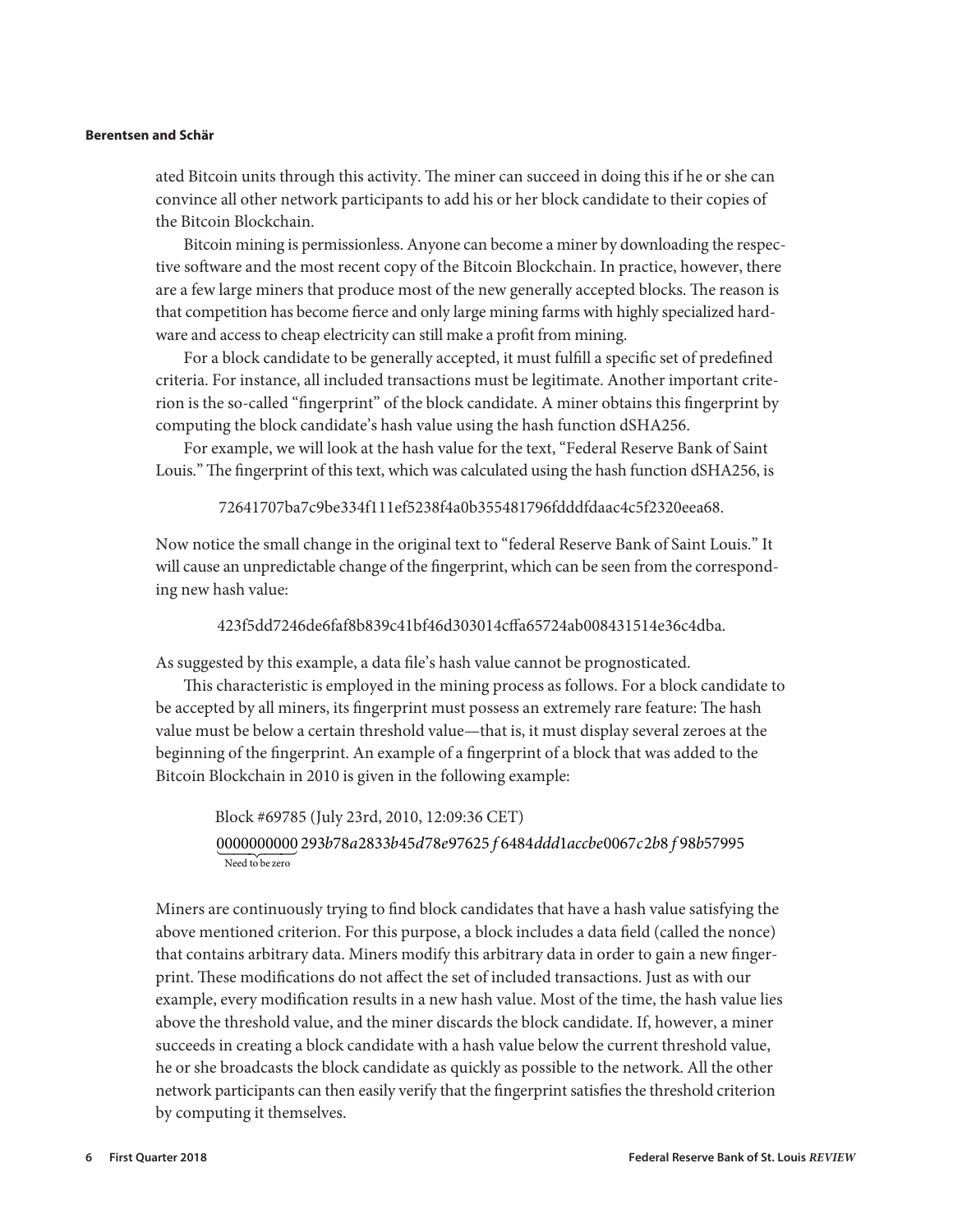### <span id="page-6-0"></span>*1.7 Consensus Mechanism*

The consensus among miners is that every miner who receives a block candidate with a valid fingerprint adds it to his or her own copy of the Bitcoin Blockchain. From a game theoretical perspective, a strategy profile where all miners add valid blocks to their own copies of the Bitcoin Blockchain is a Nash equilibrium. If a miner believes that all other miners are acting accordingly, then it is a best response for that miner to add a valid block candidate to his or her own copy of the Bitcoin Blockchain. A deviation is not worthwhile, because it is not profitable to work on a version of the Bitcoin Blockchain that is not generally accepted. Any reward for finding blocks on a version of the chain that is not accepted by anyone else is worthless. Thus, although there is no authority enforcing this rule and miners are free to modify their copy of the Blockchain as they wish, there is a strong incentive to follow this rule. This self-enforcing rule allows the network to maintain consensus about the ownership of all Bitcoin units.[4](#page-14-0)

Mining is expensive, as the computations use large amounts of electricity and are increasingly dependent on highly specialized hardware. Moreover, valid block candidates can be found only through a trial-and-error procedure. The consensus mechanism is therefore called "proof of work." If a miner finds a valid fingerprint for a block candidate, then this is proof that he or she has, on average, performed a large number of costly computations. Adding false information (e.g., illegitimate transactions) to a block candidate would render the block candidate invalid and essentially waste all the computations. Finding a valid fingerprint is therefore proof that the miner helped to maintain the Bitcoin system.

# *1.8 Monetary Policy*

Every payment system needs rules that regulate how new monetary units are produced (or destroyed). The Bitcoin network is calibrated in such a way that, on average, a block candidate with a valid hash value is found every 10 minutes. The winner of the mining contest receives a predefined number of newly created Bitcoin units. The number currently is 12.5.

In the Bitcoin system, money creation is scheduled so that the number of Bitcoin units will converge to 21 million units (Figure 5). This limit exists because the reward for the miners is halved every 210,000 blocks (approximately every four years). Correspondingly, miners will be increasingly rewarded through transaction fees. But even today, the quick processing of a transaction can be guaranteed only if an adequate fee is paid to incentivize the miners to include the transaction in their block candidates.

Most Bitcoin users believe that Bitcoin's limited supply will result in deflation. That is, they are convinced that its value will forever increase. Indeed, up to this point we have witnessed a spectacular price increase from essentially a value of \$0 for one Bitcoin unit in 2009 to a value of \$7,000 at the time of this writing (Figure 6).

Nonetheless, these beliefs need to be challenged. Bitcoin units have no intrinsic value. Because of this, the present price of the currency is determined solely by expectations about its future price. A buyer is willing to buy a Bitcoin unit only if he or she assumes that the unit will sell for at least the same price later on. The price of Bitcoin, therefore, reacts highly elas-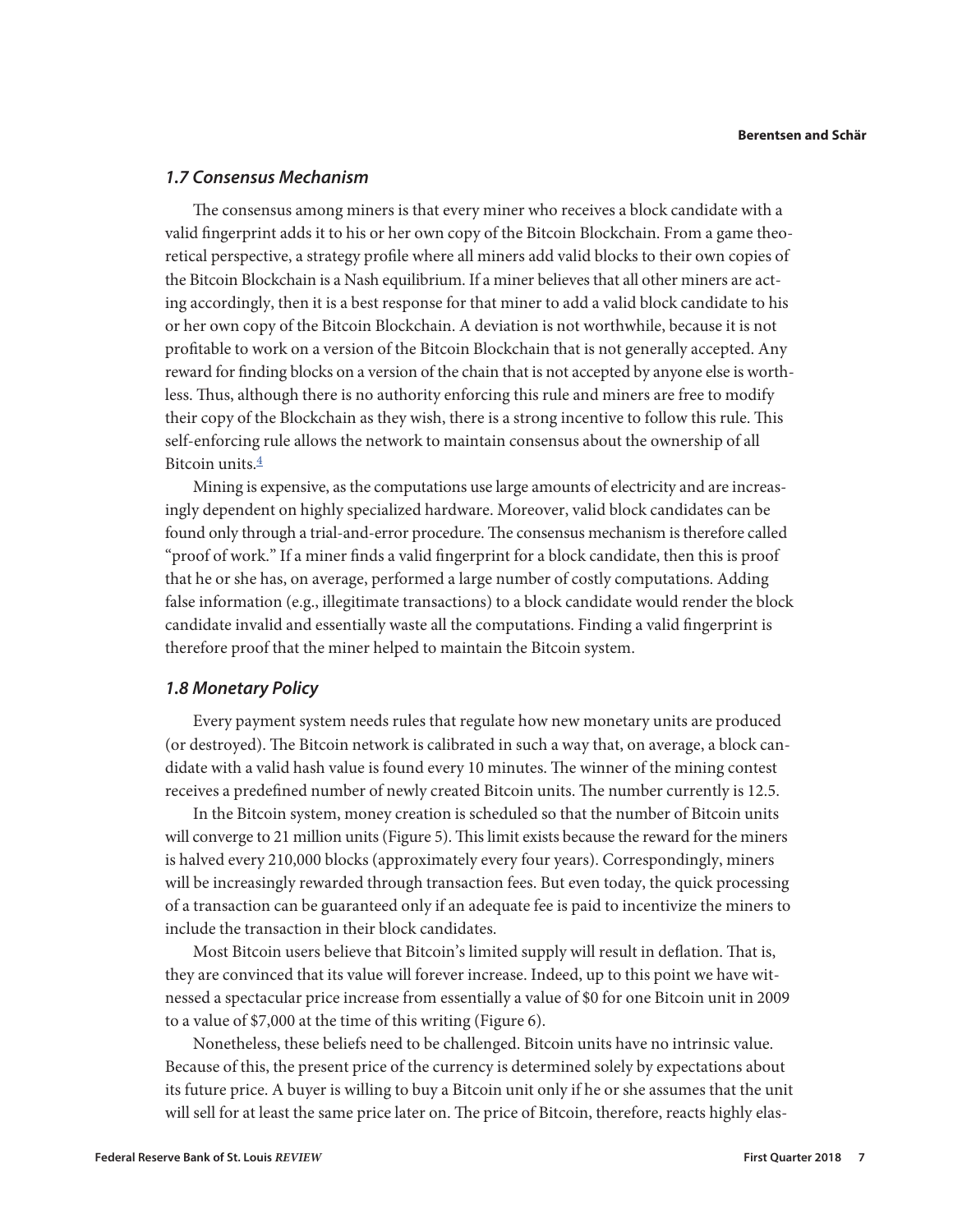# **Figure 5**





# **Figure 6**

### **Market Price in U.S. Dollars (USD) for One Bitcoin Unit**

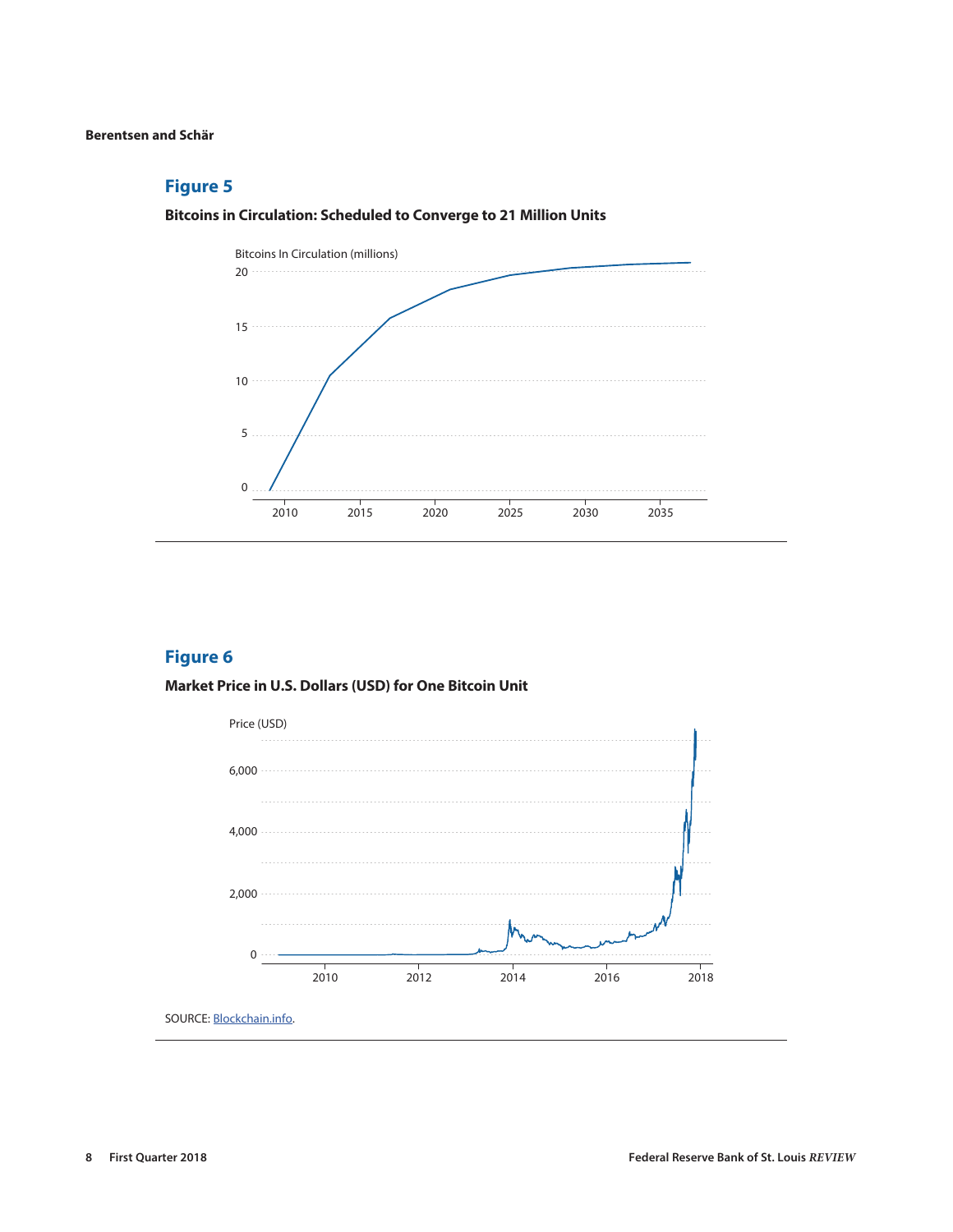<span id="page-8-0"></span>tically to changes in the expectations of market participants and is reflected in extreme price volatility. From monetary theory, we know that currencies with no intrinsic value have many equilibrium prices. $5$  One of them is always zero. If all market participants expect that Bitcoin will have no value in the future, then no one is willing to pay anything for it today.

However, Bitcoin is not the only currency that has no intrinsic value. State monopoly currencies, such as the U.S. dollar, the euro, and the Swiss franc, have no intrinsic value either. They are fiat currencies created by government decree. The history of state monopoly currencies is a history of wild price swings and failures. This is why decentralized cryptocurrencies are a welcome addition to the existing currency system.

In the Bitcoin system, the path for the money supply is predetermined by the Bitcoin protocol written in 2008 and early 2009. Since then, many changes have been applied to the Bitcoin protocol. Most of these changes are not controversial and have improved the functioning of the Bitcoin system. However, in principle all aspects of the Bitcoin protocol can be amended, including the money supply. Many Bitcoin critics see this as a major shortcoming. Theoretically speaking, this is correct. Any network participant can decide to follow a new set of rules and, for example, double the amount of newly created "Bitcoin" units in his or her version of the ledger. Such a modification, however, is of no value because convincing all the other network participants to follow this new set of rules will be almost impossible. If the change of the protocol is not supported unanimously, there will be a so-called fork, a split in the network, which results in two co-existing blockchains and essentially creates a new cryptoasset. In this case, there would be Bitcoin (the original) and Bitcoin42 (a possible name for an alternative implementation with an upper bound of 42 million Bitcoin42 units). The market would price the original and the newly created Bitcoin42 assets according to the community's expectations and support. Therefore, even though in theory it is possible to increase the Bitcoin supply, in practice, such a change is very unlikely because a large part of the Bitcoin community would strongly oppose such an attempt.

Moreover, the same critique can be raised against any current government-operated fiat currency system. For example, since the Second World War, many central banks have become independent in order to shield them from political interference that yielded some undesirable outcomes. This independence has been given to them by the respective parliaments or related institutions and can be taken away if politicians decide accordingly. Political interference in the fiat currency system can be interpreted as a change in the "fiat currency protocol." Undesirable changes in fiat currency protocols are very common and many times have led to the complete destruction of the value of the fiat currency at hand. It could be argued that, in some ways, the Bitcoin protocol is more robust than many of the existing fiat currency protocols. Only time will tell.

# **2 BITCOIN TRANSACTIONS**

The complexity of the present material is due to interdisciplinarity. To understand the Bitcoin system, it is necessary to combine elements from the three disciplines of economics, cryptography, and computer science (Figure 7).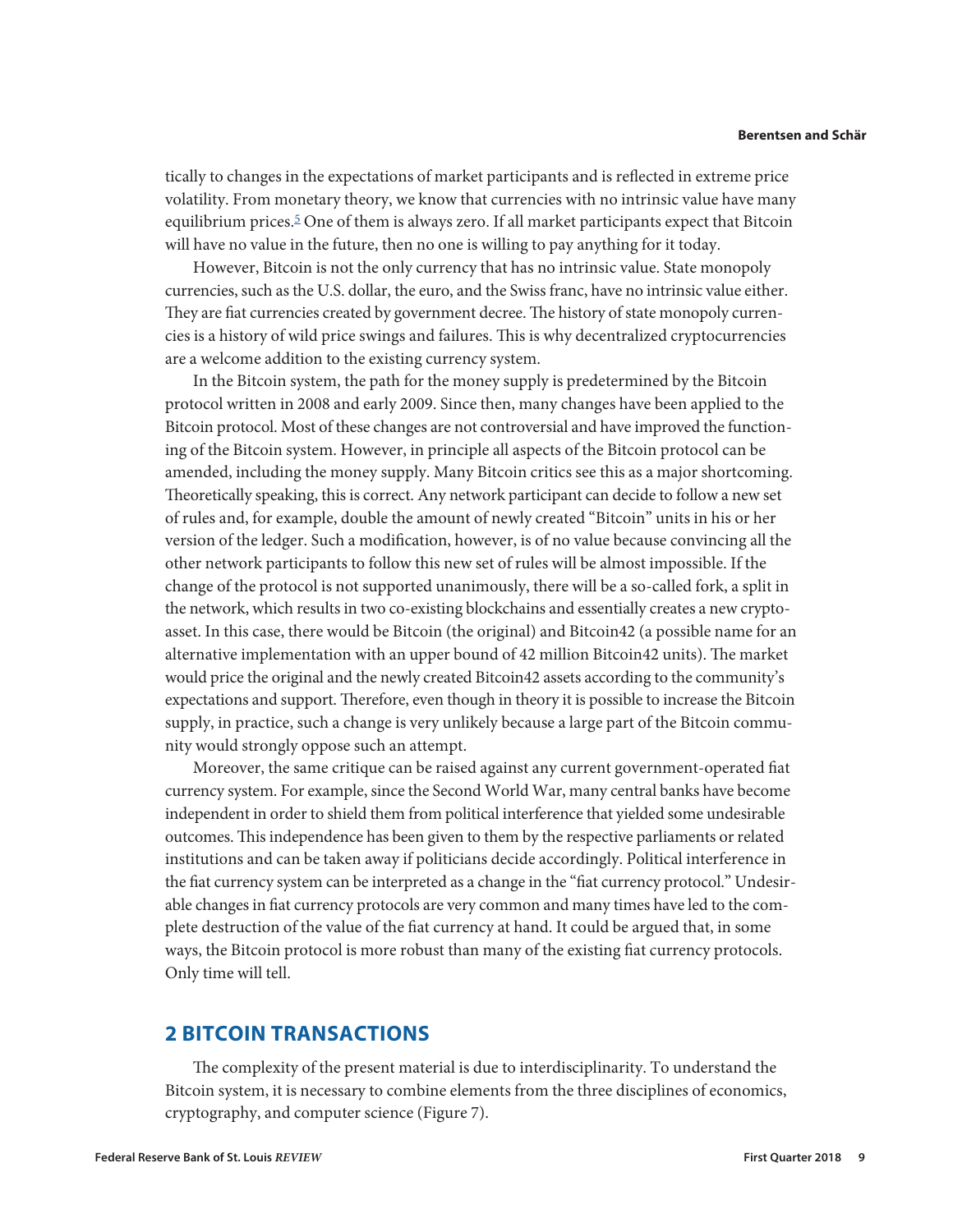Having presented a broad overview of the Bitcoin system, we will explain a few technical elements of the system in greater detail. Blockchain uses proven technologies and links these in an innovative way. This combination has made the decentralized management of a ledger possible for the first time.

Berentsen and Schär (2017) argue that transaction processing demands that three requirements are satisfied: (1) transaction capability, (2) transaction legitimacy, and (3) transaction consensus. These three requirements will now be considered. In particular, we will explain how these conditions can be satisfied in the absence of a central authority.

#### **Figure 7**

#### **Interdisciplinarity**



# *2.1 Transaction Capability*

What has to be resolved is how transactions can be initiated if there is no central authority. In a classical banking system, a client talks to his or her advisor or submits his or her payment instructions via the bank's online banking service. The infrastructure provided by the commercial bank and other central service providers ensures that the transaction will be communicated for execution. In the absence of a central authority, communicating a payment order in this traditional sense is not possible.

In the Bitcoin system, a payment order can be communicated to any number of network nodes. The network nodes are linked together in a loose network and forward the message until all nodes have been informed about the transaction (Figure 8).

The decentralization of the system has many advantages. In particular, it makes the system extremely robust. There is neither a central point of failure that can be attacked nor any systemrelevant nodes that could cause the system to collapse. Therefore, the system functions even when some network nodes are unreachable, and it can always establish new connections and communication channels.

#### *2.2 Transaction Legitimacy*

Every participant can generate new payment orders and spread them across the network. This feature carries the risk of fraudulent messages. In this respect, there are two important questions that arise:

- 1. How do the nodes know that the initiator of the transaction is the rightful owner and that he or she is thereby entitled to transfer the Bitcoin units?
- 2. How can one ensure that the transaction message will not be tampered with before it is passed from one node to the next?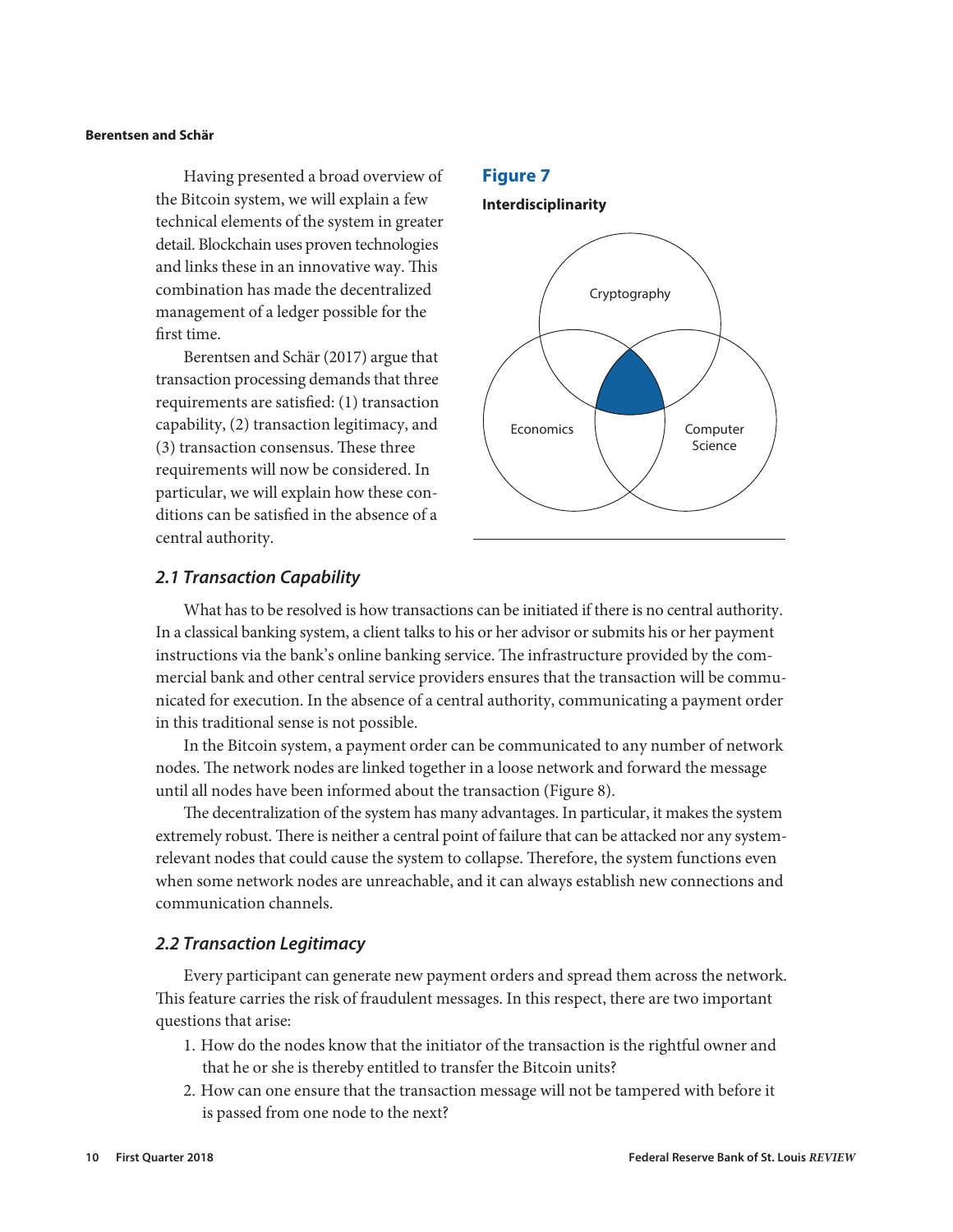# **Figure 8**

### **Bitcoin Transaction Communicated to Network Nodes**



# **Figure 9**

**Bitcoin Transaction Manipulation Attempt**



# **Figure 10**

### **First Bitcoin Transaction Added to a Valid Block Candidate Is Confirmed**

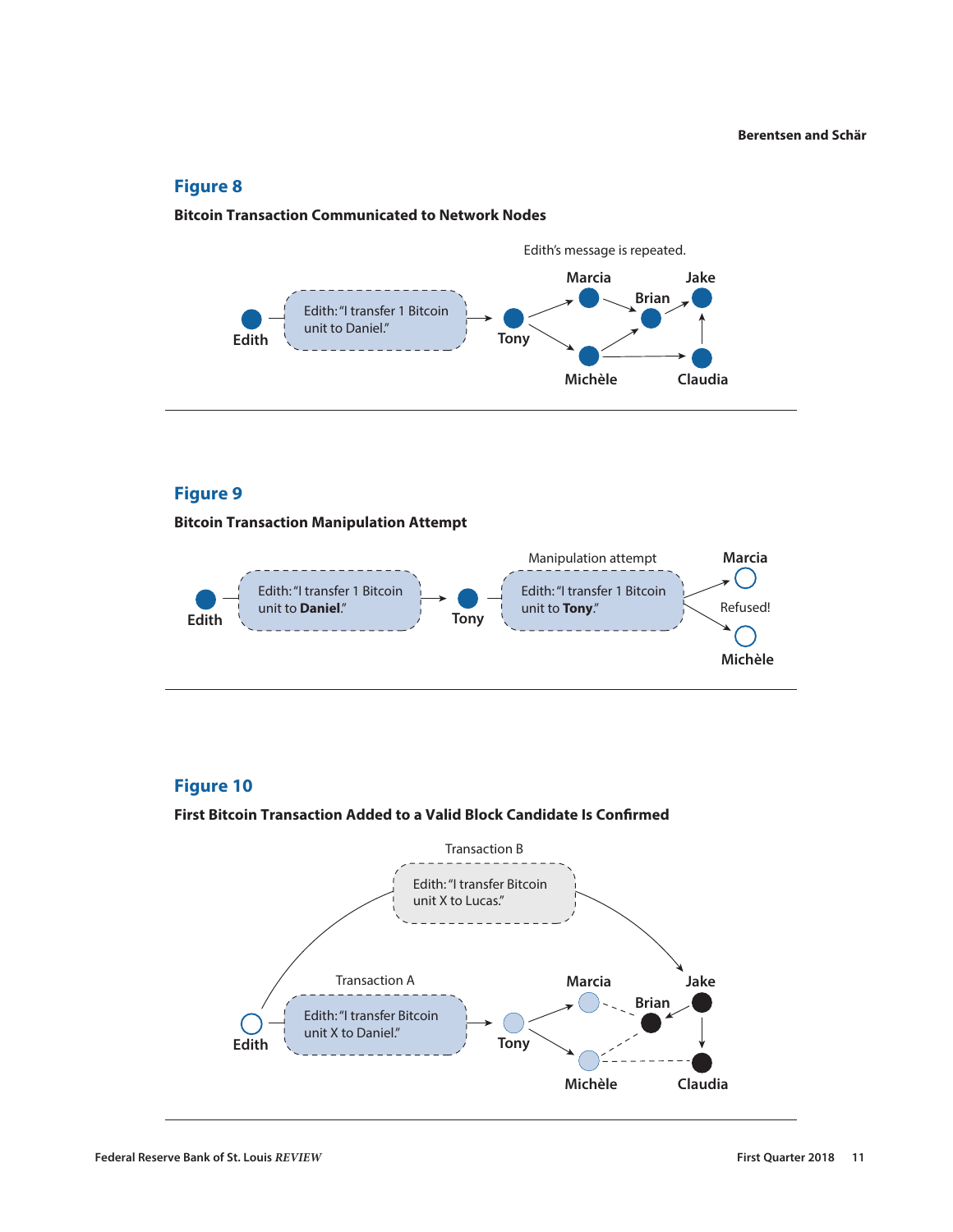<span id="page-11-0"></span>In the Bitcoin system, transaction legitimacy is guaranteed using asymmetric cryptography.<sup>[6](#page-14-0)</sup> The idea is based on using pairs of keys consisting of a private and a public key. A private key should not be shared. It corresponds to a random value from an incredibly large set of numbers. A public key, on the other hand, is derived from that number and can be shared freely. It serves as a pseudonym in the Bitcoin network.<sup>2</sup>

A private key is used to encrypt a message that can be decrypted only by using its corresponding public key. This type of encryption is also known as a "signature." The signature clarifies that this approach is not used to hide any of the information in the encrypted message. Anyone can simply decrypt a message using its public key, but the signature serves as proof that the message has been previously encrypted using its corresponding private key; it's like a handwritten signature but much more secure.

For example, consider Edith, who wants to send a Bitcoin payment to Daniel over the Bitcoin network. She uses her private key to encrypt the message. The other network participants can only decrypt this message using Edith's public key. If an attempt is successful, it ensures that the message was encrypted using the corresponding private key. Because no one else has access to Edith's private key, this approach can be used to validate the transaction's origin (Figure 9).

When the transaction circulates in the network, any network participant can decrypt this message and is in the position to subsequently change the payment instructions. However, because the participant does not possess Edith's private key, he or she cannot re-encrypt the manipulated message. The tampered transaction will therefore be identified and rejected by the rest of the network.

# *2.3 Transaction Consensus*

We have now discussed how a transaction message is communicated and how its legitimacy and origin can be verified. We have also explained how consensus regarding ownership of the Bitcoin units is achieved in the Bitcoin network by using the proof-of-work consensus protocol.

However, Edith would be able to generate two transactions that both reference the same Bitcoin units. Both transactions could be propagated simultaneously over the network (transaction capability), and both would display a valid origin (transaction legitimacy). Because of differences in the propagation of these two messages in the Bitcoin network, some of the nodes would first receive a message for transaction A while others would first receive a message for transaction B (Figure 10). In order to avoid double spending, it is important that only one of the two transactions finds its way into the Bitcoin Blockchain. A mechanism that decides which of the two transactions gets included in the Blockchain is therefore necessary.

The Bitcoin system solves this double spending problem in a clever way. The transaction that is first added to a valid block candidate, and therefore added to the Blockchain, is considered confirmed. The system ceases to process the other one—that is, miners will stop adding the conflicting transaction to their block candidates. Moreover, it is not possible for a miner to add conflicting transactions to the same block candidate. Such a block would be illegitimate and thus be rejected by all the other network participants.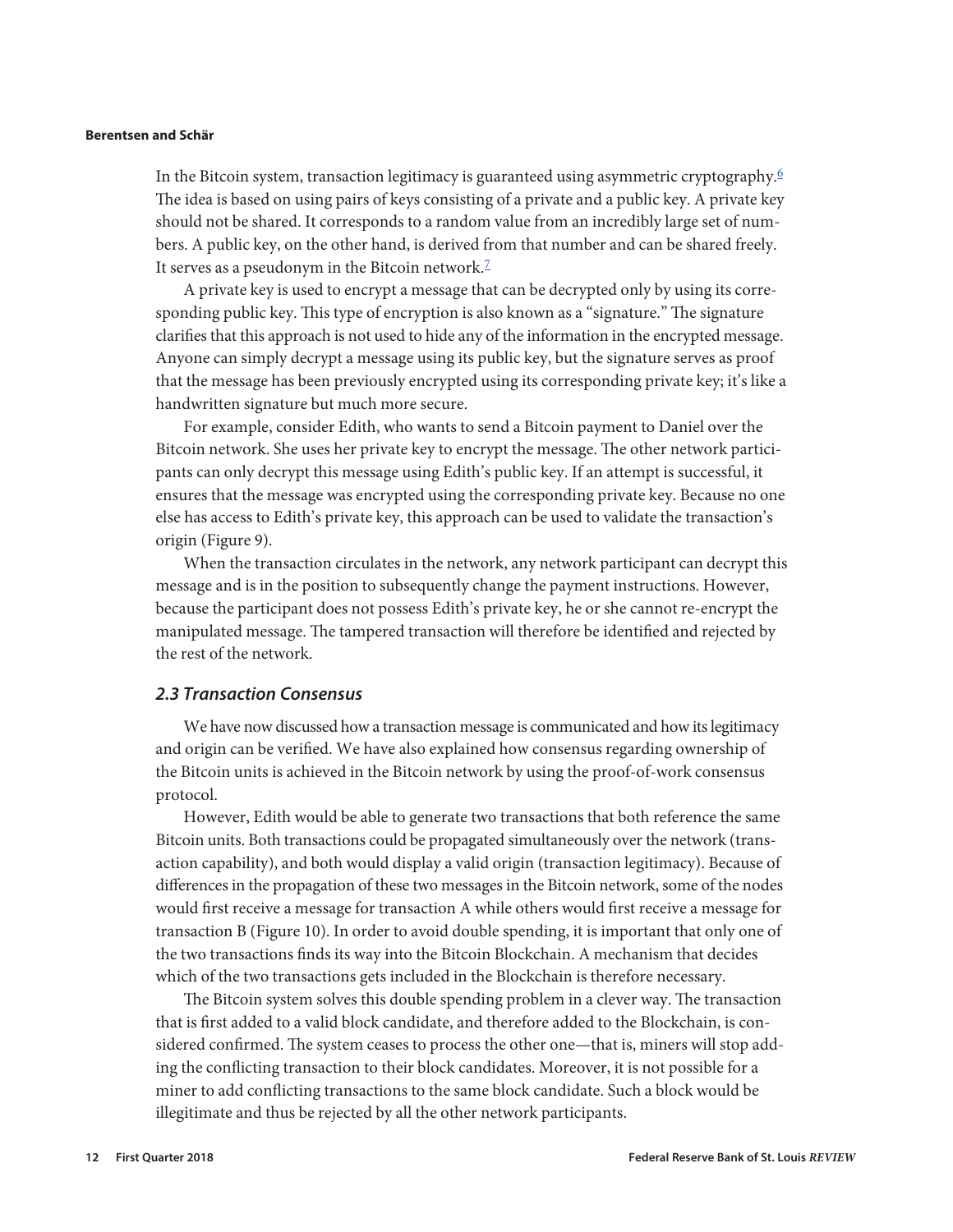# <span id="page-12-0"></span>**3 OUTLOOK**

As with any fundamental innovation, the true potential of blockchain technology will become apparent only many years, or possibly decades, after it becomes generally adopted. Forecasting the areas in which blockchain technology will be used to the greatest effect is therefore not possible. We nevertheless would like to mention a few areas where blockchain technology serves as an infrastructure platform that facilitates a variety of promising applications.

# *3.1 Cryptoassets*

The most apparent application is Bitcoin as an asset. It is likely that cryptoassets such as Bitcoin will emerge as their own asset class and thus have the potential to develop into an interesting investment and diversification instrument. Bitcoin itself could over time assume a similar role as gold. Moreover, the potential for trading securities on a public blockchain is large. So-called colored coins can be traded on the Bitcoin (or similar) Blockchain and used in smart contracts, as described below.

# *3.2 Colored Coins*

A colored coin is a promise of payment that is linked to a Bitcoin transaction. This promise is possible because the communication protocol of the Bitcoin network allows additional information to be tied to a transaction. For example, promises for the delivery of an ounce of gold or a dividend payment can be added to a Bitcoin transaction and represented on the Bitcoin Blockchain. Any of these promises are of course subject to issuer risks and require some extent of trust. This is in sharp contrast to native cryptoassets such as Bitcoin units.

# *3.3 Smart Contracts*

Smart contracts are self-executing contracts. $8 \text{ They can be used to stipulate that a Bitcoin}$  $8 \text{ They can be used to stipulate that a Bitcoin}$ payment will be executed only when a certain condition is met. The Ethereum network is currently the leader in the field of smart contracts. Similar to Bitcoin, it is based on blockchain technology and provides a native cryptoasset, called Ether. In contrast to Bitcoin, Ethereum provides a more flexible scripting language and is able to track contractual states. Potential applications include but are not limited to e-voting systems, identity management and decentralized organization, and various forms of fundraising (e.g., initial coin offerings).

### *3.4 Data Integrity*

Another application for public blockchains is the potential to monitor data files. We have already shown how fingerprints of block candidates play an important role in the Bitcoin network. The same technology can be used to produce fingerprints for all kinds of data files and then store them in a blockchain. The entry of a fingerprint into a blockchain ensures that any manipulation attempt will become apparent because any change to the data file will lead to a completely different hash value. Because it is very difficult to change a blockchain retroactively, a fingerprint can serve as proof that a specific data file existed at a specific point in time and ensures the integrity of the data.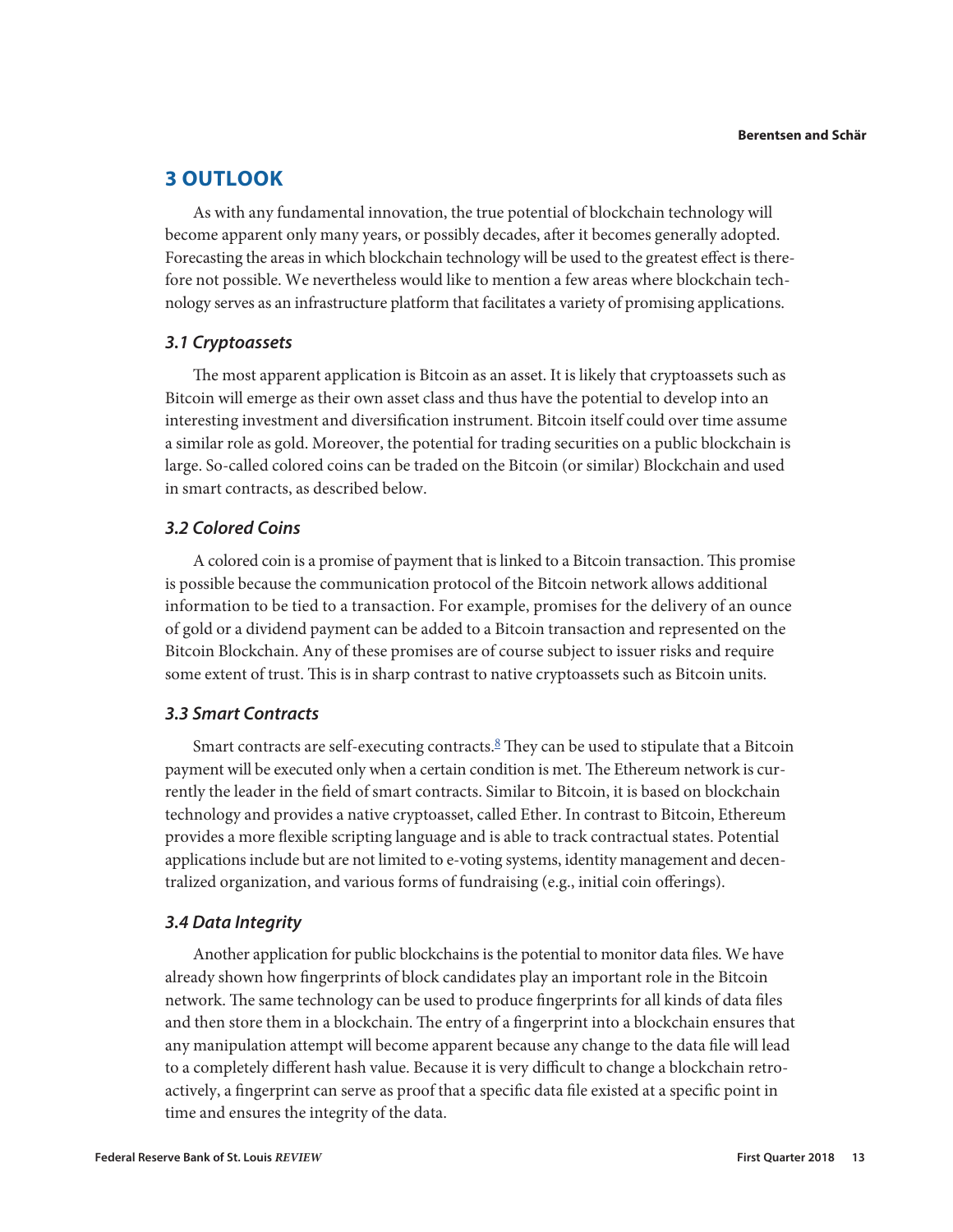# **4 RISKS**

Much like any other key innovation, blockchain technology introduces some risks. The following sections will consider some of these risks. As we mentioned in Section 3, we would like to note that this list is non-exhaustive.

### *4.1 Forks*

As discussed in Section 1.8, the Bitcoin protocol can be altered if the network participants, or at least a sufficient number of them, agree on the suggested modification. It can happen (and in fact has happened) that a blockchain splits because various groups cannot agree about a modification. A split that persists is referred to as a "fork." The two best-known examples of persistent splits are the Bitcoin Cash fork and Ethereum's ideological dissent, which resulted in the split to Ethereum and Ethereum Classic.

### *4.2 Energy Wastage*

Proof-of-work mining is expensive, as it uses a great deal of energy. There are those that criticize Bitcoin and assert that a centralized accounting system is more efficient because consensus can be attained without the allocation of massive amounts of computational power. From our perspective, however, the situation is not so clear-cut. Centralized payment systems are also expensive. Besides infrastructure and operating costs, one would have to calculate the explicit and implicit costs of a central bank. Salary costs should be counted among the explicit costs and the possibility of fraud in the currency monopoly among the implicit costs. Moreover, many cryptoassets use alternative consensus protocols, which do not (solely) rely on computational resources.

# *4.3 Bitcoin Price Volatility*

The price of Bitcoin is highly volatile. This leads us to the question of whether the rigid predetermined supply of Bitcoin is a desirable monetary policy in the sense that it leads to a stable currency. The answer is no because the price of Bitcoin also depends on aggregate demand. If a constant supply of money meets a fluctuating aggregate demand, the result is fluctuating prices. In government-run fiat currency systems, the central bank aims to adjust the money supply in response to changes in aggregate demand for money in order to stabilize the price level. In particular, the Federal Reserve System has been explicitly founded "to provide an elastic currency" to mitigate the price fluctuations that arise from changes in the aggregate demand for the U.S. dollar. Since such a mechanism is absent in the current Bitcoin protocol, it is very likely that the Bitcoin unit will display much higher short-term price fluctuations than many government-run fiat currency units.

# **5 CONCLUSION**

The Bitcoin creators' intention was to develop a decentralized cash-like electronic payment system. In this process, they faced the fundamental challenge of how to establish and transfer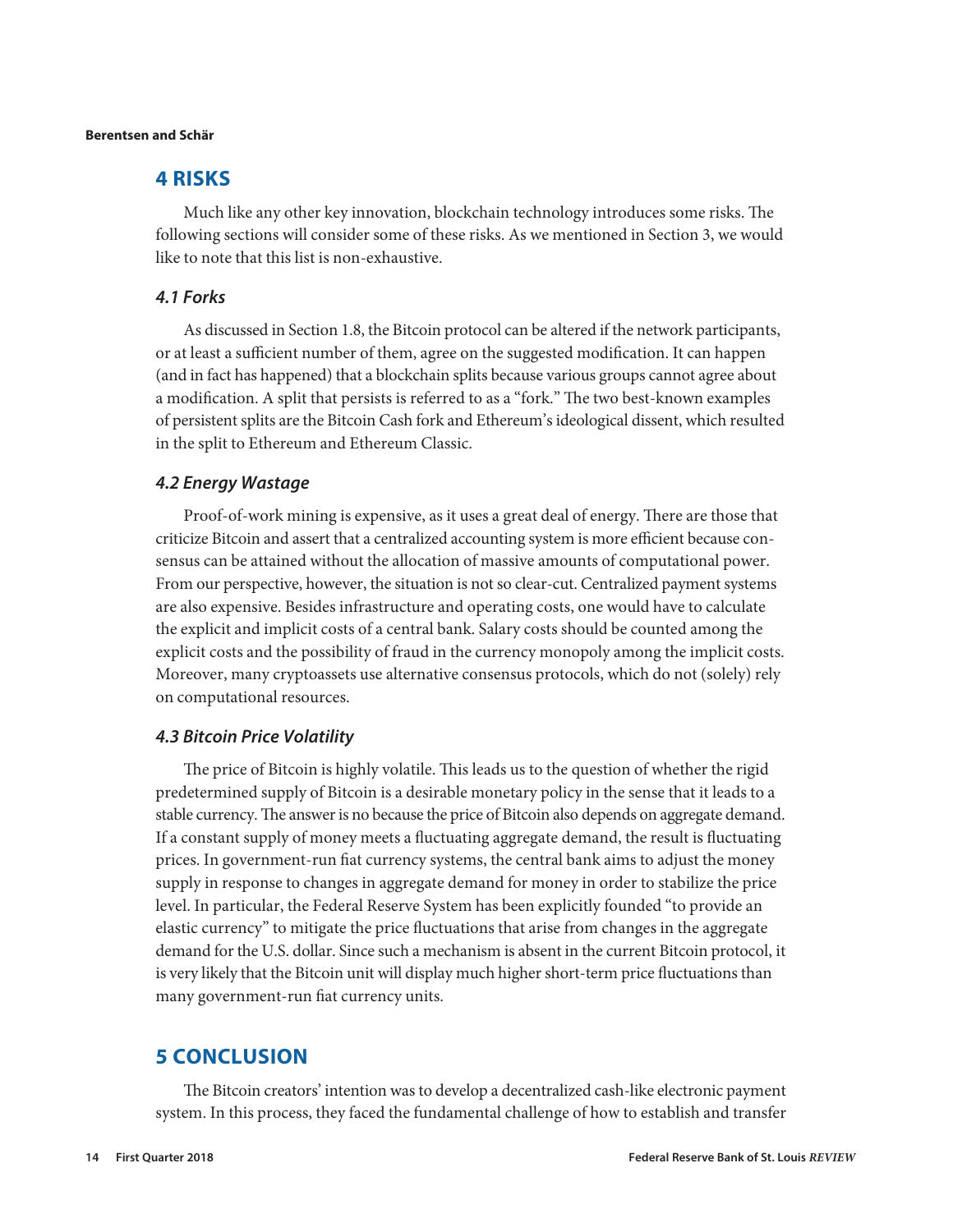<span id="page-14-0"></span>digital property rights of a monetary unit without a central authority. They solved this challenge by inventing the Bitcoin Blockchain. This novel technology allows us to store and transfer a monetary unit without the need for a central authority, similar to cash.

Price volatility and scaling issues frequently raise concerns about the suitability of Bitcoin as a payment instrument. As an asset, however, Bitcoin and alternative blockchain-based tokens should not be neglected. The innovation makes it possible to represent digital property without the need for a central authority. This can lead to the creation of a new asset class that can mature into a valuable portfolio diversification instrument. Moreover, blockchain technology provides an infrastructure that enables numerous applications. Promising applications include using colored coins, smart contracts, and the possibility of using fingerprints to secure the integrity of data files in a blockchain, which may bring change to the world of finance and to many other sectors.  $\blacksquare$ 

# **NOTES**

- $1$  An initial attempt was DigiCash in the 1990s; however, it was not able to establish itself.
- <sup>[2](#page-2-0)</sup> See Furness (1910) who describes the Island of Stone Money.
- $3$  Strictly speaking, Bitcoins are not "traveling" on the Bitcoin network. A Bitcoin payment is simply a message that is broadcasted to the network to communicate a change in ownership of the respective Bitcoin units.
- $\frac{4}{3}$  $\frac{4}{3}$  $\frac{4}{3}$  In practice, a split in the Blockchain may occur if the network participants do not agree about changes in the Bitcoin protocol (i.e., the rule set). This issue is discussed further in this article.
- $5$  See Kiyotaki and Wright (1993) for a search theoretic approach to money, Berentsen (1998) for a study of the acceptability of digital money, and Nosal and Rocheteau (2011) for a comprehensive introduction into the search theoretic approach to monetary economics.
- $6$  Similar technologies are also used in traditional electronic payment systems and in many other fields, such as with online banking and shopping.
- $^{\mathbb{Z}}$  In fact, a public key is usually used to derive a so-called Bitcoin address. This address is then used as a pseudonym. We ignored this additional step to keep things as simple as possible. Both operations—that is, private key to public key and public key to Bitcoin address—are one-way functions. There is no known way to reverse these operations, so it is not feasible to obtain a private key from a corresponding pseudonym.
- $8\overline{8}$  $8\overline{8}$  For an introduction to smart contracts and potential business applications, see Schär and Langer (2017).

# **REFERENCES**

- Berentsen, Aleksander. "Monetary Policy Implications of Digital Money." *Kyklos (International Review of Social Sciences)*, 1998, *51*(1), pp. 89-117; <https://doi.org/10.1111/1467-6435.00039>.
- Berentsen, Aleksander and Schär, Fabian. *Bitcoin, Blockchain und Kryptoassets: Eine umfassende Einführung*. Books on Demand, Norderstedt, 2017.

Furness, William H. *The Island of Stone Money: Uap of the Carolines*. Philadelphia: J. B. Lippincott, 1910.

Kiyotaki, Nobuhiro and Wright, Randall. "A Search-Theoretic Approach to Monetary Economics." *American Economic Review*, 1993, *83*(1), pp. 63–77.

Nakamoto, Satoshi. "Bitcoin: A Peer-to-Peer Electronic Cash System." 2008; <https://bitcoin.org/bitcoin.pdf>.